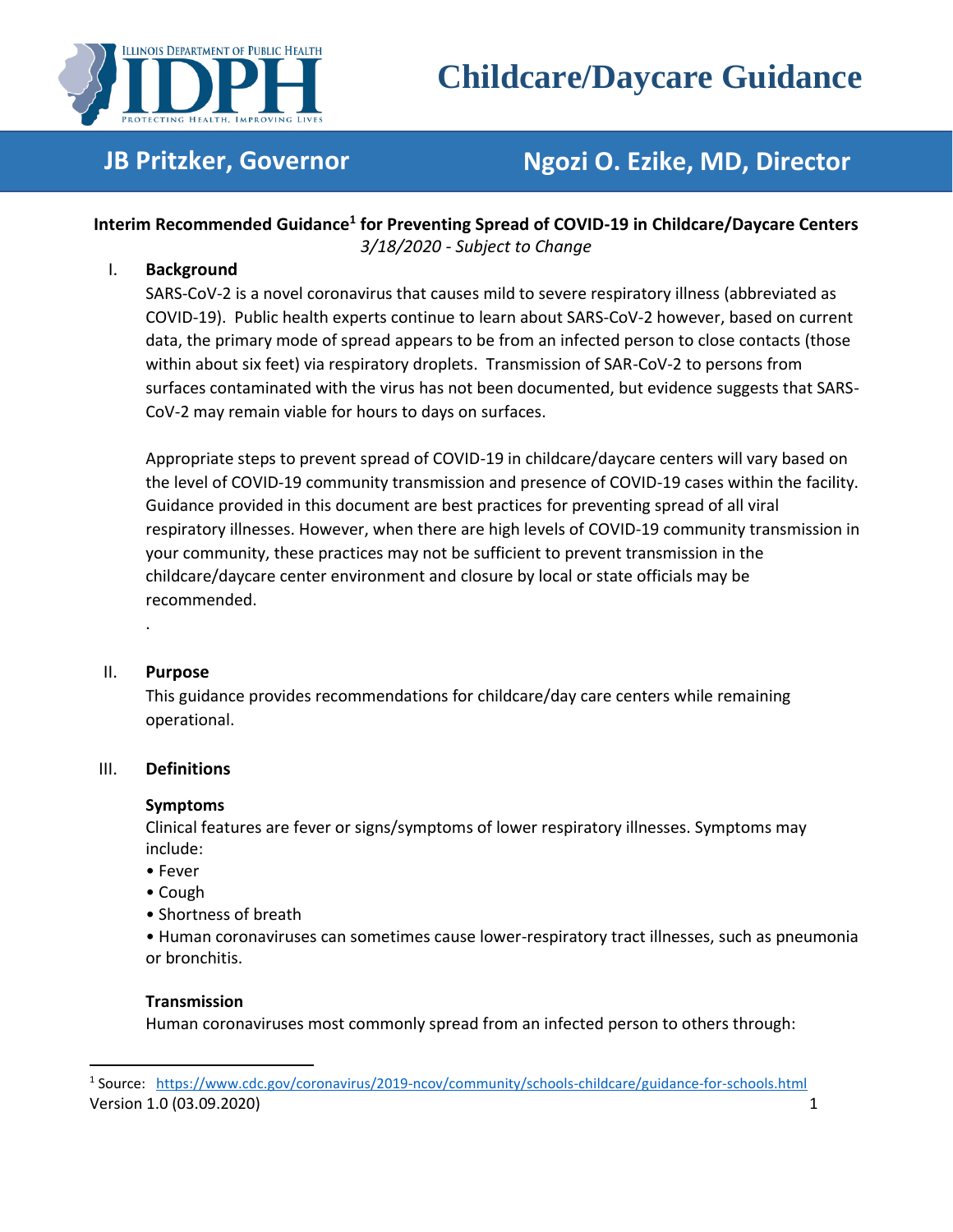- Respiratory droplets formed when the infected person coughs or sneezes;
- Close personal contact, such as touching or shaking hands;
- Touching an object or surface with the virus on it, then touching your mouth, nose, or eyes before washing your hands; and
- Rarely, fecal contamination.

#### **Prevention**

The following can help prevent the spread of coronaviruses and protect yourself, staff and the children from becoming infected:

- Wash hands often with soap and water for at least 20 seconds or at least 60% alcohol-based hand sanitizer solution, upon entering or leaving facility and before and after eating;
- Avoid touching eyes, nose, or mouth with unwashed hands; and
- Avoid close contact with people who are sick.

There are currently no vaccines to protect against human coronavirus infection.

#### IV. **Preventative Actions for the introduction of respiratory germs INTO your facility**

• Post signs outside the entrance restricting entry to anyone with symptoms of illness/respiratory infection.

- Daycare staff should be checked for fever before entering the facility at the beginning of their reported work period and maintain records of monitoring.
- Ensure sick leave policies allow employees to stay home if they have symptoms of respiratory infection.
- Monitor children daily for signs/symptoms of COVID-19.
- Exclude any staff or child with symptoms of COVID-19 from the daycare setting.
- Depending on the facility plan, stagger drop-off and pick-up times to avoid overcrowding of children and parents/guardians in confined spaces.
- Limit parents/guardians to one per child during drop-off and pick-up.

• No outside visitors should be allowed in the daycare for activities, regardless of their security clearance. However, this does not apply to maintenance/repair workers. For these persons, a log shall be maintained including date/time, name, phone number/cell number and email.

• Develop a communication plan with parents and staff in the event a COVID-19 case occurs in a staff or child.

• Coordinate with your local health department; inform them of COVID-19 cases reported in your childcare or daycare center and stay informed of local developments.

#### V. **Preventative Actions for the spread of respiratory germs WITHIN your facility**

• Promptly isolate any staff or child with symptoms of COVID-19, including use of a procedure mask (as tolerated by children).

- **■** If the child cannot tolerate a face mask, the staff assigned to that child should wear the facemask.
- Limit the staff to 1:1 care for children who have been isolated.
- Follow childcare/daycare facility procedures on notifying parent/guardian.
- Educate parent/guardian on contacting their family physician.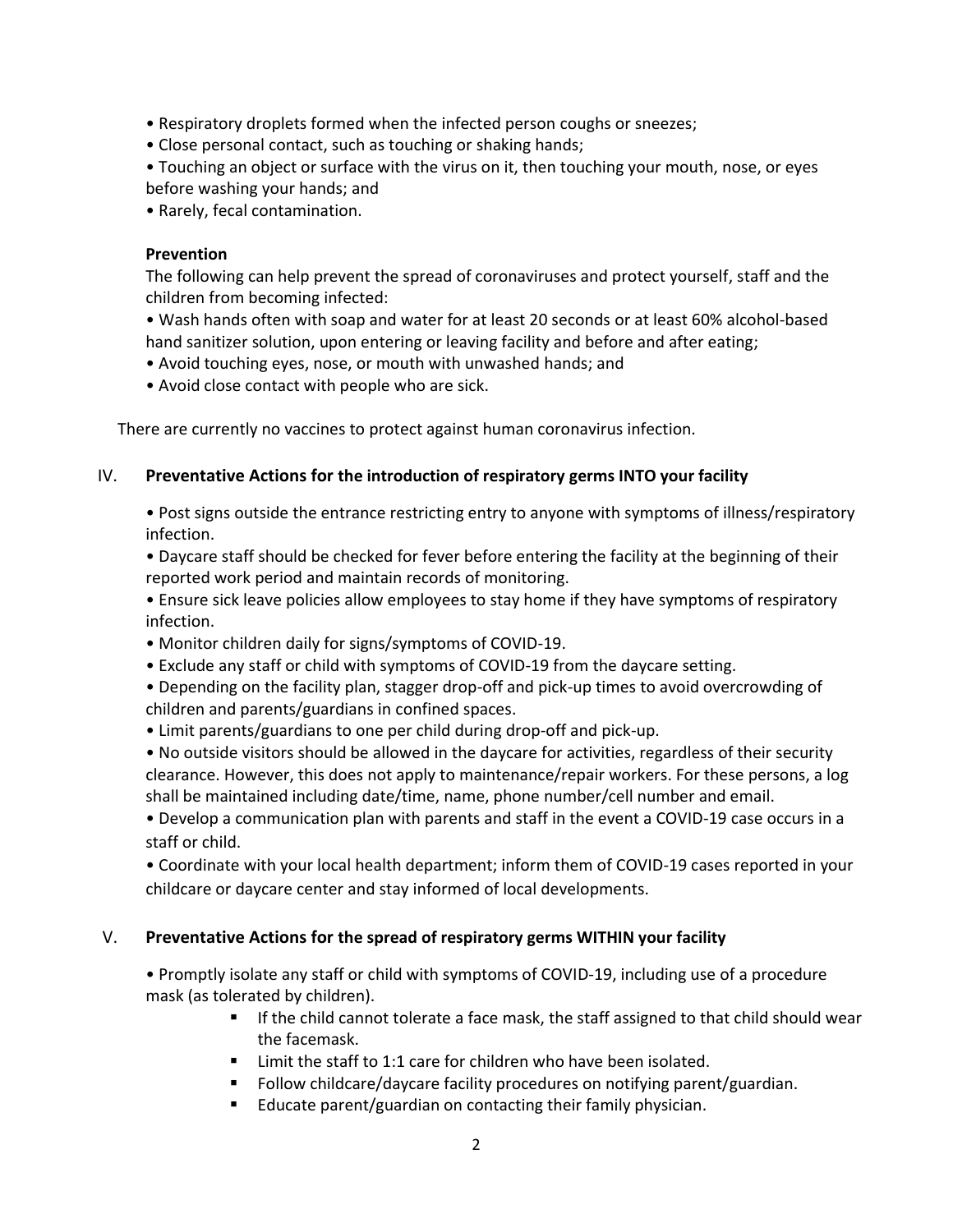■ Clean/disinfect area after the child leaves.

• Cohort children and daycare staff. Children should be kept in the same group with same staff every day including meal, snack, rest and play periods. Limit groups/classes to 10 or less.

- Post signs throughout the facility describing ways to prevent the spread of germs.
	- More information can be found here: [https://www.cdc.gov/coronavirus/2019](https://www.cdc.gov/coronavirus/2019-ncov/downloads/stop-the-spread-of-germs.pdf) [ncov/downloads/stop-the-spread-of-germs.pdf](https://www.cdc.gov/coronavirus/2019-ncov/downloads/stop-the-spread-of-germs.pdf)
- Monitor and enforce hand hygiene among staff and children.
- Avoid shaking hands as a social greeting.

• Ensure employees clean their hands according to CDC guidelines, including before and after contact with members, and after contact with contaminated surfaces or equipment.

- Put alcohol-based hand rub in every room (ideally both inside and outside of the room).
- Teach and reinforce healthy hygiene as is age appropriate (covering coughs/sneezes, disposing of tissues, handwashing, keep fingers away from eyes, nose and mouth).

• Make sure tissues are available and any sink is well-stocked with soap and paper towels for hand washing.

- Position trash cans for easier discarding of tissues and paper towels for staff and children.
- Intensify cleaning and disinfecting of frequently touched items, including doorknobs, toys, phones, keyboards, mice and other items identified as frequently handled.
	- More information can be found here: [https://www.cdc.gov/coronavirus/2019](https://www.cdc.gov/coronavirus/2019-ncov/community/organizations/cleaning-disinfection.html) [ncov/community/organizations/cleaning-disinfection.html](https://www.cdc.gov/coronavirus/2019-ncov/community/organizations/cleaning-disinfection.html)

• Cancel or postpone all non-critical gatherings and events.

• Increase ventilation by opening windows or adjusting air conditioning

#### VI. **Preventative Actions for Vulnerable Populations**

Social distancing actions are taken to restrict when and where people can gather to stop or slow the spread of coronavirus disease (COVID‐19) or other infectious diseases in communities. Social distancing actions include limiting large groups of people coming together, closing buildings or canceling events. Staff and parents/guardians over the age of 60 years, especially if they have serious medical conditions, and any children with serious underlying medical conditions, may wish to avoid a congregate setting such as a childcare or daycare center.

#### VII. **Contingency Planning**

• Consider reducing open hours or maximum capacity. Check the IDPH and CDC websites daily for updated guidance to reduce spread of COVID-19.

#### VIII. **Closure of Childcare Facilities**

A childcare facility might need to implement short-term closure procedures **if an infected person has been in a childcare facility**. If this happens, IDPH recommends the following procedures regardless of the level of transmission in the community.

- Upon learning of a COVID-19 case in someone who has been in the childcare facility, **immediately notify the local health department**. The local health department will help the childcare facility administrators determine a course of action for the childcare program.
- **Dismiss students and most staff for a minimum of 2-5 days.**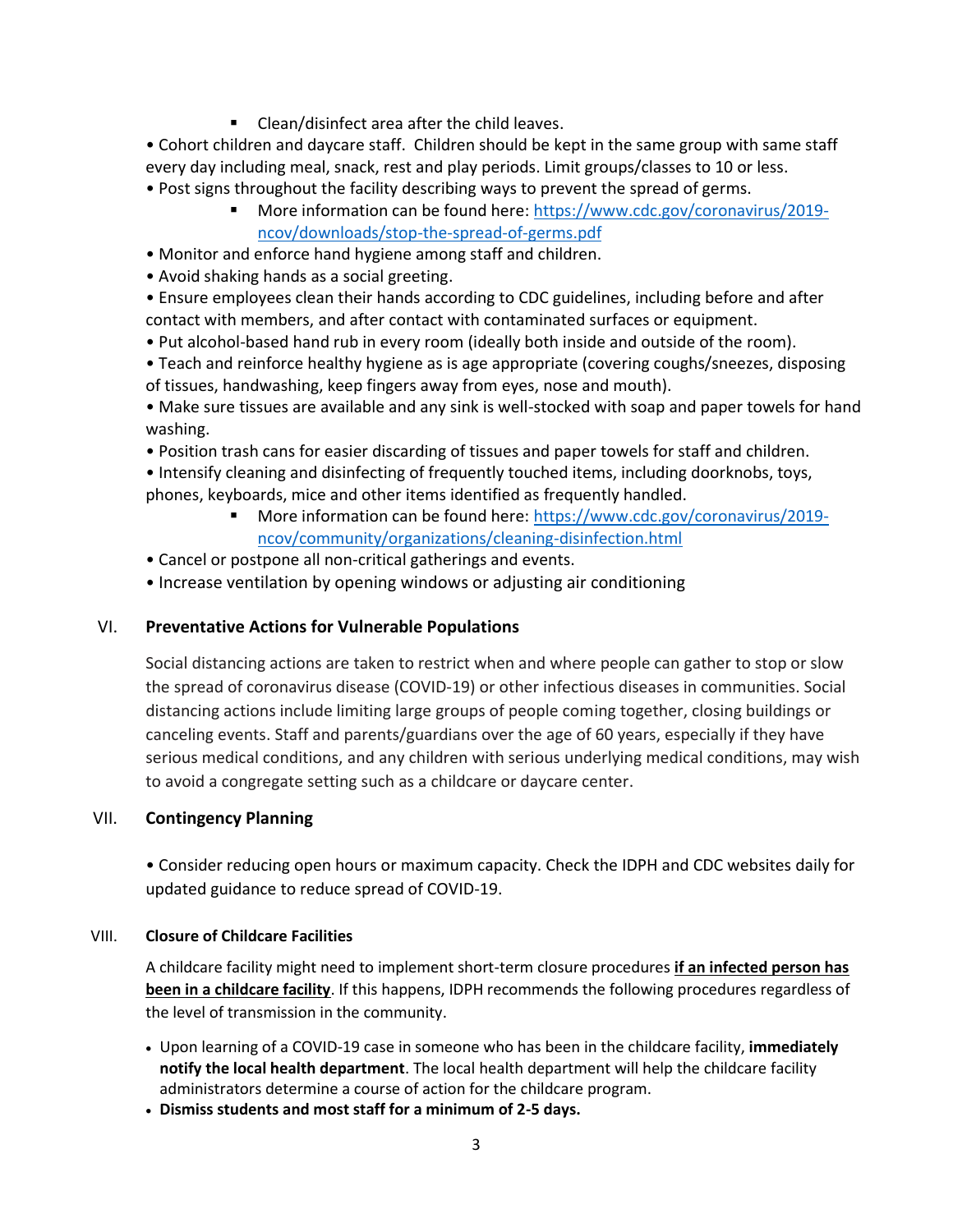- This initial short-term dismissal allows time for the local health department to assess the current COVID-19 situation and to work with facility administrators to determine appropriate next steps, including whether an extended dismissal duration is needed to stop or slow further spread of COVID-19.
- This also allows for a thorough cleaning and disinfection of the facility.
	- Close off areas used by the individual(s) with COVID-19 and wait as long as practical before beginning cleaning and disinfection to minimize potential for exposure to respiratory droplets. If possible, wait up to 24 hours before beginning cleaning and disinfection. Open outside doors and windows to increase air circulation in the area.
	- Use a cleaning and disinfection product that is effective against SARS-Co-V-2, the virus that causes COVID-19, and use according to the product label instructions. More information is available here: [https://www.cdc.gov/coronavirus/2019](https://www.cdc.gov/coronavirus/2019-ncov/community/organizations/cleaning-disinfection.html) [ncov/community/organizations/cleaning-disinfection.html](https://www.cdc.gov/coronavirus/2019-ncov/community/organizations/cleaning-disinfection.html)
- The local health department should assist the childcare facility in development of messaging to communicate with parents/guardians and staff about the temporary closure of the facility and potential COVID-19 exposures.
- Childcare facilities who offer essential medical or social service programs should consider alternative methods for providing these services. Coordination with other agencies and providers may be indicated to determine how best to accommodate the needs of high-risk children and families.
- Local health department recommendations for the duration of childcare facility dismissals will be made on a case-by-case basis using the most up-to-date information about COVID-19 and the specific cases in the community.

#### IX. **Resources**

CDC [What to do if you are sick](https://www.cdc.gov/coronavirus/2019-ncov/protect/what-to-do-if-sick.html) CDC [When and How to Wash Your Hands](https://www.cdc.gov/handwashing/when-how-handwashing.html) CDC [People At-risk for Serious Illness from COVID-19](https://www.cdc.gov/coronavirus/2019-ncov/specific-groups/high-risk-complications.html#stay-home) CDC [Print Resources](https://www.cdc.gov/coronavirus/2019-ncov/communication/factsheets.html) CDC [K-12 Schools and Childcare Programs FAQs](https://www.cdc.gov/coronavirus/2019-ncov/community/schools-childcare/schools-faq.html) CDC [Workplace and School Guidance](https://www.cdc.gov/coronavirus/2019-ncov/downloads/workplace-school-and-home-guidance.pdf)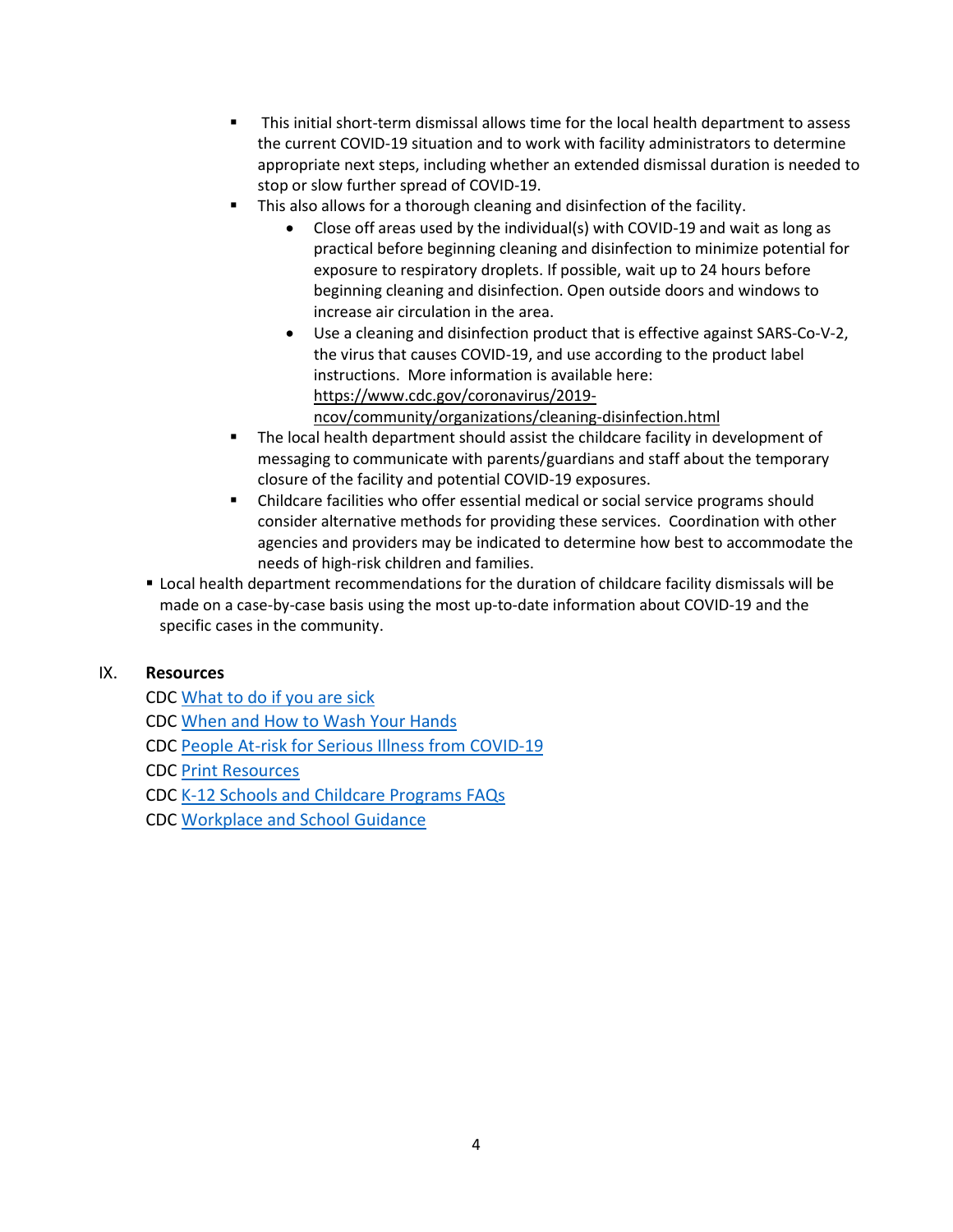#### **Frequently Asked Questions about Isolation and Quarantine**

**Note:** Isolation and quarantine are different. These two terms are not interchangeable. Isolation refers to the separation of sick people with a contagious disease from people who are not sick. Quarantine refers to the separation of asymptomatic people who were exposed to a contagious disease in case they become sick.

#### **Q. What if a parent/guardian or other household member of a child or staff member is placed in isolation?**

A. In the event a parent/guardian or other household member of a child in your program is diagnosed with COVID-19 and has been told to isolate, the individual in isolation cannot enter the childcare program for any reason. They must utilize an emergency contact authorized by the parent to come pick up the child. If the child has been in close contact with the individual with COVID-19 in the 14 days prior to the household member's symptom onset, the child is considered a contact and cannot return to the childcare program for the duration of the child's quarantine period (14 days after the last exposure to the individual with COVID-19).

Staff members who are contacts to COVID-19 cases are to be quarantined. See the question below regarding staff members in quarantine.

#### **Q. What if a parent/guardian or other household member of a child or staff member is quarantined?**

If the parent/guardian or other household contact has been exposed to someone with COVID-19 and doesn't have any symptoms of respiratory disease but is being quarantined as a precautionary measure, childcare staff should walk out or deliver the child to the parent/guardian outside the childcare building. The child can return to the childcare program if the quarantined individual remains asymptomatic. If the quarantined individual develops any COVID-19 symptoms, the child should be excluded from childcare for 14 days after the last day the household member had a fever .

#### **Q. What if a child is quarantined?**

A. Children who have been quarantined through exposure to the virus must not attend programs for the duration of the quarantine period.

#### **Q. What if a staff person at a childcare program is quarantined?**

A. If a staff member has been exposed to the virus and has self-quarantined but has not tested positive, the individual must not report to work during the quarantine period (usually 14 days after exposure). The center may continue to operate unless notified otherwise by the local health department or IDPH.

#### **Q. What if a child or staff member is diagnosed with COVID-19 infection?**

A. If a child or staff member has been diagnosed with COVID-19 or is suspected of having a COVID-19-like illness, the ill person cannot attend childcare or work for the duration of their isolation period. Promptly notify